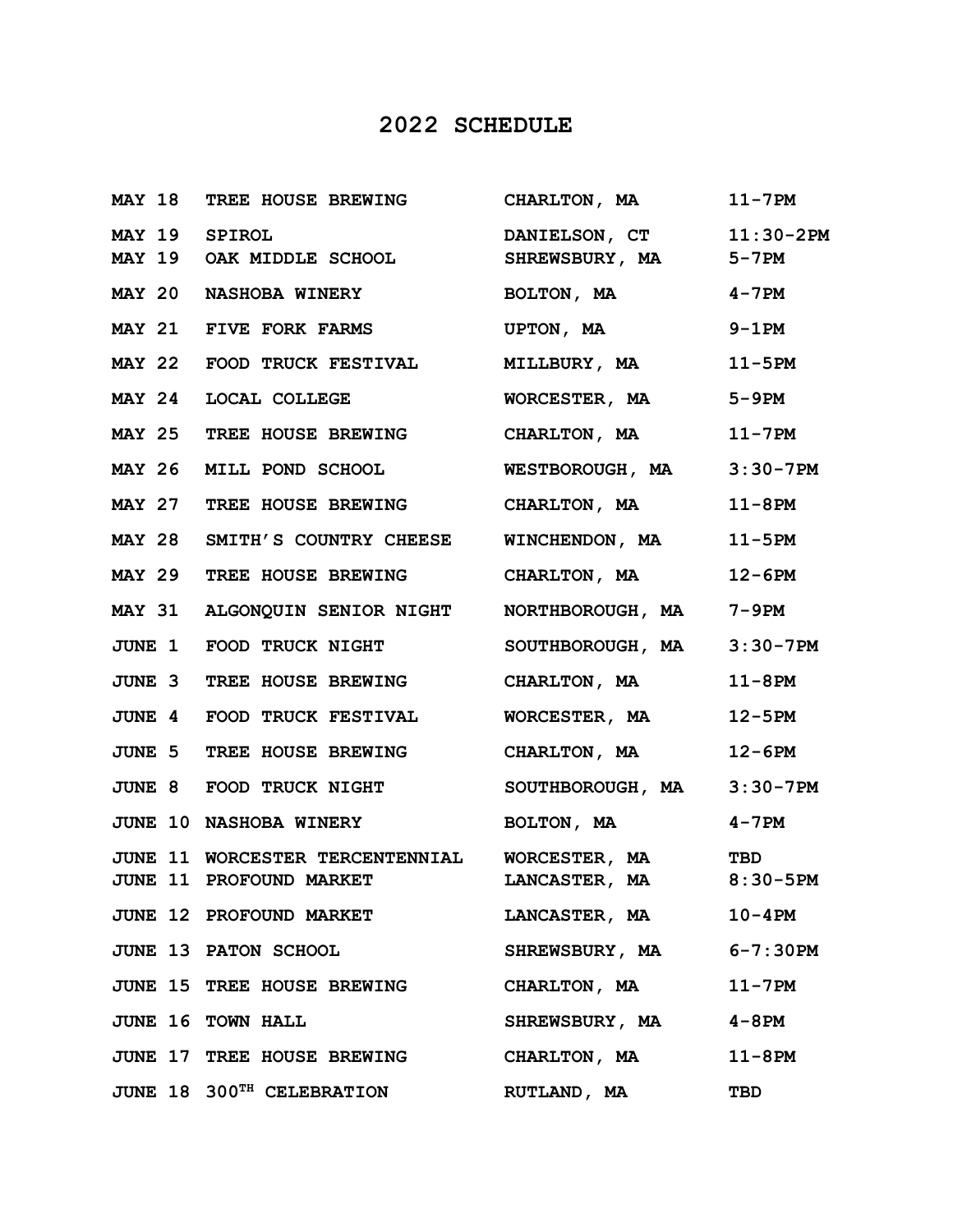|               | <b>JUNE 18 TREE HOUSE BREWING</b>                                              | CHARLTON, MA          | $11-8$ PM             |
|---------------|--------------------------------------------------------------------------------|-----------------------|-----------------------|
|               | JUNE 19 TREE HOUSE BREWING                                                     | CHARLTON, MA          | $12-6PM$              |
|               | JUNE 22 TREE HOUSE BREWING                                                     | CHARLTON, MA          | $11 - 7$ PM           |
|               | <b>JUNE 23 TOWN HALL</b>                                                       | SHREWSBURY, MA        | 4-8PM                 |
|               | JUNE 26 TREE HOUSE BREWING                                                     | CHARLTON, MA          | $12-6PM$              |
|               | <b>JUL 1 TREE HOUSE BREWING</b>                                                | CHARLTON, MA          | $11-8$ PM             |
|               | <b>JUL 3 TREE HOUSE BREWING</b>                                                | CHARLTON, MA          | $12-6PM$              |
|               | <b>JUL 7 TOWN HALL</b>                                                         | <b>SHREWSBURY, MA</b> | 4-8PM                 |
|               | <b>JUL 8 NASHOBA WINERY</b>                                                    | BOLTON, MA            | $4 - 7$ PM            |
|               | JUL 9 TREE HOUSE BREWING CHARLTON, MA<br>JUL 9 FOOD TRUCK FESTIVAL GARDNER, MA |                       | 12-8PM<br>$12 - 5PM$  |
|               | JUL 10 OAKHOLM BREWING                                                         | BROOKFIELD, MA        | $12-6PM$              |
|               | JUL 11-17 BRIMFIELD ANTIQUE SHOW BRIMFIELD, MA                                 |                       | $10 - 4$ PM           |
|               | <b>JUL 20 AVALON APTS</b>                                                      | MARLBOROUGH, MA       | 4-7PM                 |
|               | <b>JUL 22 TREE HOUSE BREWING</b>                                               | CHARLTON, MA          | $11-8$ PM             |
|               | <b>JUL 23 TREE HOUSE BREWING</b>                                               | CHARLTON, MA          | $11-8$ PM             |
|               | <b>JUL 27 TREE HOUSE BREWING</b>                                               | CHARLTON, MA          | $11 - 7$ PM           |
| <b>JUL 28</b> | <b>TOWN HALL</b>                                                               | SHREWSBURY, MA        | 4-8PM                 |
|               | <b>JUL 29 TREE HOUSE BREWING</b>                                               | CHARLTON, MA          | $11-8$ PM             |
|               | <b>JUL 30 TREE HOUSE BREWING</b>                                               | CHARLTON, MA          | $11-8$ PM             |
| JUL 31        | MILK ROOM                                                                      | RUTLAND, MA           | $12 - 5PM$            |
|               | AUG 3 TREE HOUSE BREWING                                                       | CHARLTON, MA          | $11 - 7$ PM           |
|               | AUG 4 CONSIGLI CONSTRUCTION MILFORD, MA                                        |                       | $11:30-1PM$           |
|               | AUG 5 FOOD TRUCK FESTIVAL                                                      | <b>SHREWSBURY, MA</b> | 4-9PM                 |
|               | AUG 6 TREE HOUSE BREWING CHARLTON, MA                                          |                       | $12 - 8PM$            |
|               | AUG 7 TREE HOUSE BREWING CHARLTON, MA                                          |                       | $12-6PM$              |
|               | AUG 10 TREE HOUSE BREWING CHARLTON, MA                                         |                       | $11-7$ PM             |
|               | AUG 12 CONSIGLI CONSTRUCTION MILFORD, MA<br>AUG 12 NASHOBA WINERY              | BOLTON, MA            | $11:30-1$ PM<br>4-7PM |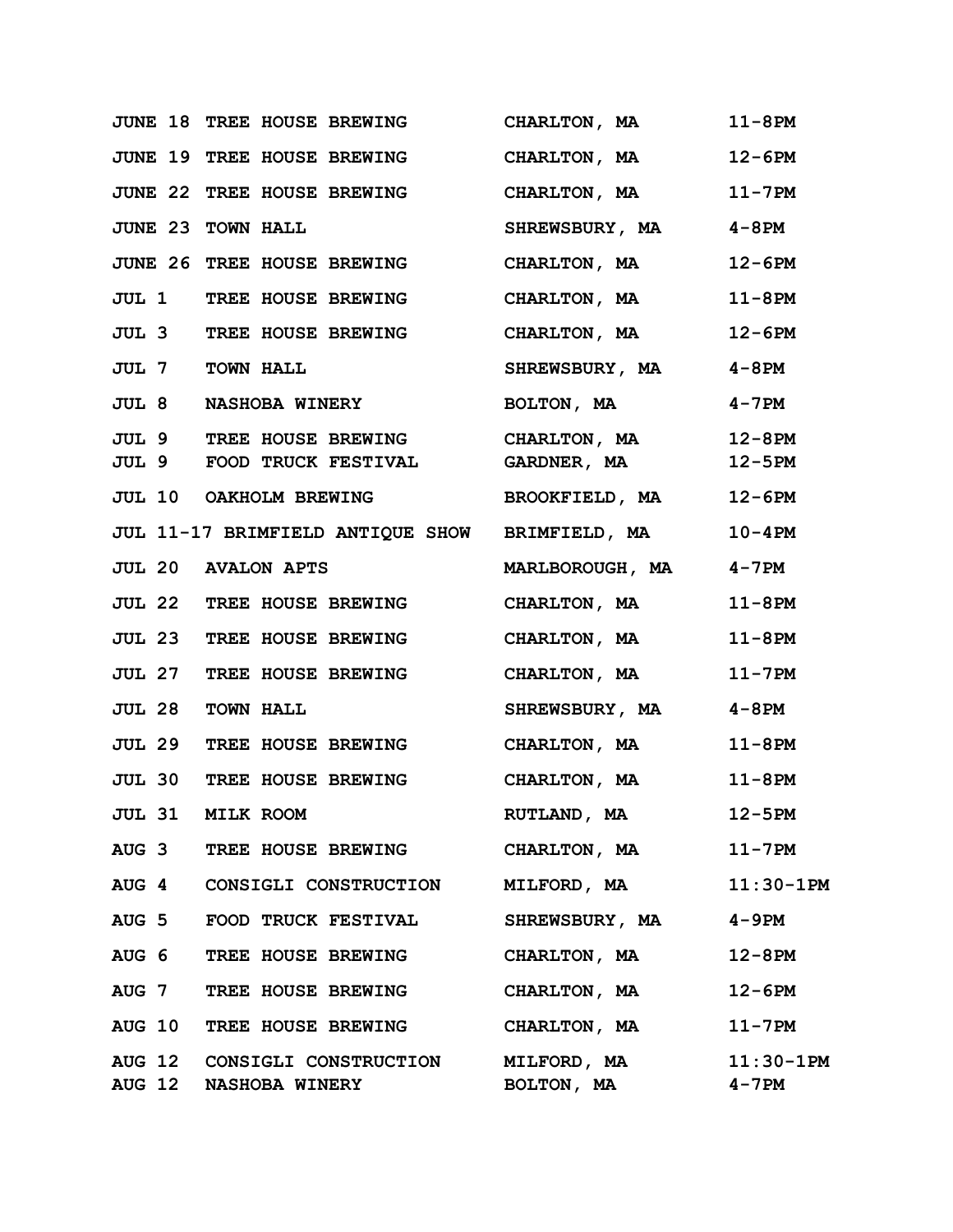|  | AUG 13 MILK ROOM                                  | RUTLAND, MA            | $12 - 8$ PM |
|--|---------------------------------------------------|------------------------|-------------|
|  | AUG 13 LIBRARY BLOCK PARTY WORCESTER, MA          |                        | $11-3PM$    |
|  | AUG 17 TREE HOUSE BREWING CHARLTON, MA            |                        | $11 - 7$ PM |
|  | AUG 19 TREE HOUSE BREWING CHARLTON, MA            |                        | $11-8$ PM   |
|  | AUG 20 TREE HOUSE BREWING CHARLTON, MA 11-7PM     |                        |             |
|  | <b>AUG 20 PRIVATE EVENT</b>                       | CHICOPEE, MA 8-10PM    |             |
|  | AUG 25 TOWN HALL                                  | SHREWSBURY, MA 4-8PM   |             |
|  | AUG 26 TREE HOUSE BREWING CHARLTON, MA            |                        | $11-8$ PM   |
|  | AUG 27 BLOCK PARTY/FIREWORKS TYNGSBOROUGH, MA     |                        | 11AM        |
|  | SEP 2 VANDERVALK WINERY                           | MENDON, MA             | $5-9PM$     |
|  | SEP 4 TREE HOUSE BREWING                          | CHARLTON, MA           | $12-6PM$    |
|  | SEP 5-11 BRIMFIELD ANTIQUE SHOW BRIMFIELD, MA     |                        | $10 - 4$ PM |
|  | SEP 9 TREE HOUSE BREWING CHARLTON, MA             |                        | $11-8$ PM   |
|  | SEP 10 POLAR PARK FESTIVAL                        | WORCESTER, MA          | 5-9PM       |
|  | SEP 15 TOWN HALL                                  | SHREWSBURY, MA 4-8PM   |             |
|  | SEP 17 TREE HOUSE BREWING CHARLTON, MA            |                        | $11-8$ PM   |
|  | SEP 18 FOOD TRUCK FESTIVAL MARLBOROUGH, MA 12-5PM |                        |             |
|  | SEP 18 StART on the Street WORCESTER, MA          |                        | $11-6PM$    |
|  | SEP 22 TOWN HALL                                  | SHREWSBURY, MA 4-8PM   |             |
|  | SEP 24 PROFOUND MARKET                            | LANCASTER, MA 8:30-5PM |             |
|  | SEP 24 FOOD TRUCK FESTIVAL                        | <b>SALEM, MA</b>       | $11-6PM$    |
|  | SEP 25 PROFOUND MARKET                            | <b>LANCASTER, MA</b>   | $10 - 4PM$  |
|  | SEP 25 FOOD TRUCK FESTIVAL                        | SALEM, MA              | $11-6$ PM   |
|  | SEP 28 TREE HOUSE BREWING                         | CHARLTON, MA           | $11-8$ PM   |
|  | SEP 29 TOWN HALL                                  | SHREWSBURY, MA 4-8PM   |             |
|  | SEP 30 TREE HOUSE BREWING                         | CHARLTON, MA           | $11-8$ PM   |
|  | OCT 1 TREE HOUSE BREWING                          | CHARLTON, MA           | $11-8$ PM   |
|  | OCT 2 TREE HOUSE BREWING CHARLTON, MA             |                        | 12-6PM      |
|  | OCT 8 PRIVATE EVENT                               | UXBRIDGE, MA           | $10-12$ AM  |
|  | OCT 9 TREE HOUSE BREWING CHARLTON, MA             |                        | $12 - 7$ PM |